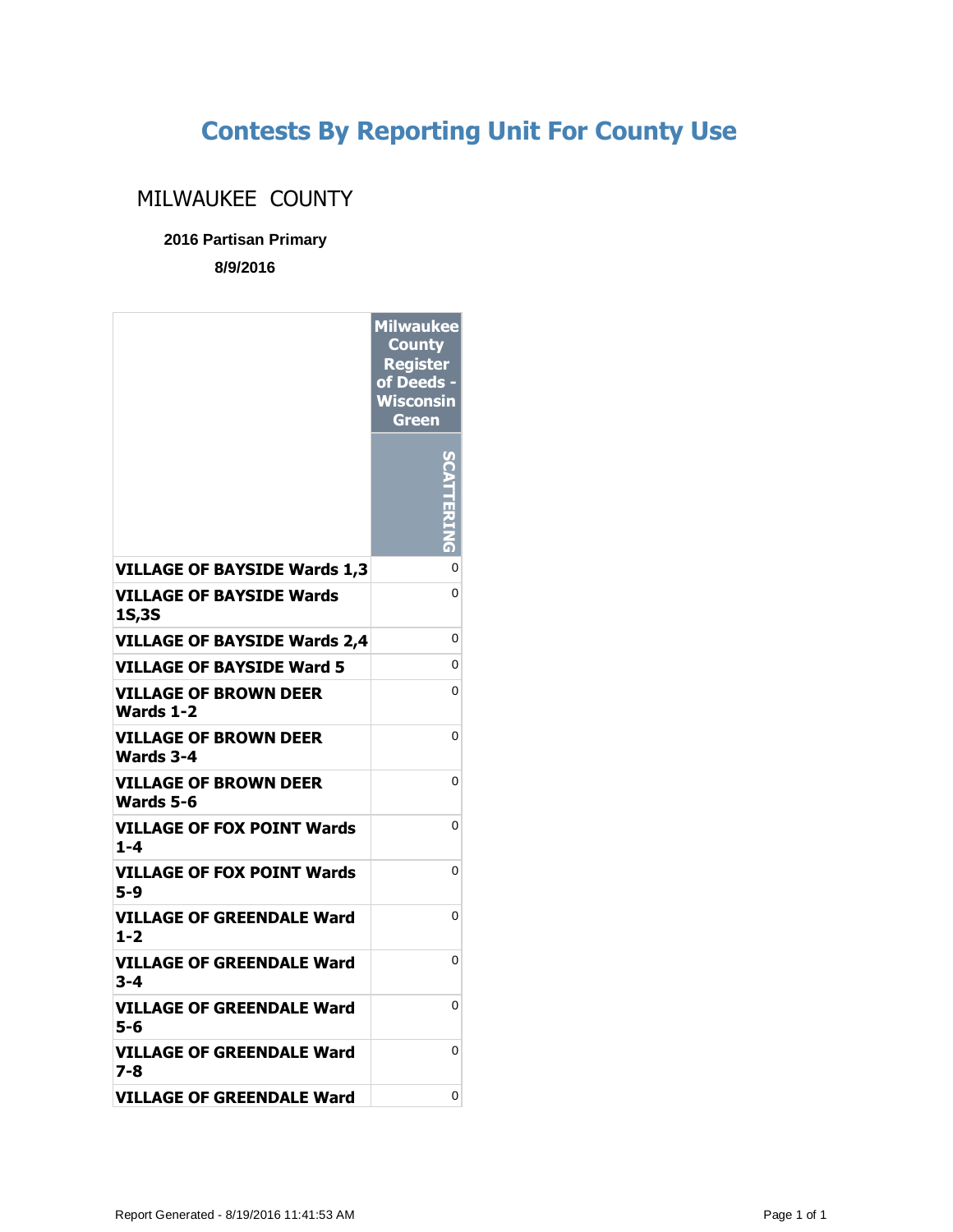| $9 - 10$                                              |   |
|-------------------------------------------------------|---|
| VILLAGE OF HALES CORNERS<br>Wards 1-3                 | 0 |
| VILLAGE OF HALES CORNERS<br>Wards 4-6                 | 0 |
| VILLAGE OF HALES CORNERS<br>Wards 7-9                 | 0 |
| <b>VILLAGE OF RIVER HILLS Ward</b><br>$1 - 3$         | 0 |
| <b>VILLAGE OF SHOREWOOD Ward</b><br>1-4               | 0 |
| VILLAGE OF SHOREWOOD Ward<br>5-8                      | 1 |
| VILLAGE OF SHOREWOOD Ward<br>9-12                     | 0 |
| <b>VILLAGE OF WEST MILWAUKEE</b><br><b>Ward 1-2,5</b> | 0 |
| <b>VILLAGE OF WEST MILWAUKEE</b><br><b>Ward 3-4,6</b> | 0 |
| <b>VILLAGE OF WHITEFISH BAY</b><br>Wards 1-2          | 0 |
| <b>VILLAGE OF WHITEFISH BAY</b><br><b>Wards 3-4</b>   | 0 |
| <b>VILLAGE OF WHITEFISH BAY</b><br>Wards 5-6          | 0 |
| <b>VILLAGE OF WHITEFISH BAY</b><br>Ward 7             | 1 |
| <b>VILLAGE OF WHITEFISH BAY</b><br><b>Wards 8,10</b>  | 0 |
| <b>VILLAGE OF WHITEFISH BAY</b><br><b>Wards 9,11</b>  | 0 |
| <b>VILLAGE OF WHITEFISH BAY</b><br>Ward 12            | 0 |
| <b>CITY OF CUDAHY Wards 1-3</b>                       | 0 |
| CITY OF CUDAHY Wards 4-6                              | 0 |
| <b>CITY OF CUDAHY Wards 7-9</b>                       | 0 |
| <b>CITY OF CUDAHY Wards 10-12</b>                     | 0 |
| <b>CITY OF CUDAHY Wards 13-15</b>                     | 0 |
| <b>CITY OF FRANKLIN Ward 1</b>                        | 0 |
| <b>CITY OF FRANKLIN Ward 2</b>                        | 0 |
| <b>CITY OF FRANKLIN Ward 3</b>                        | 0 |
| <b>CITY OF FRANKLIN Ward 4</b>                        | 0 |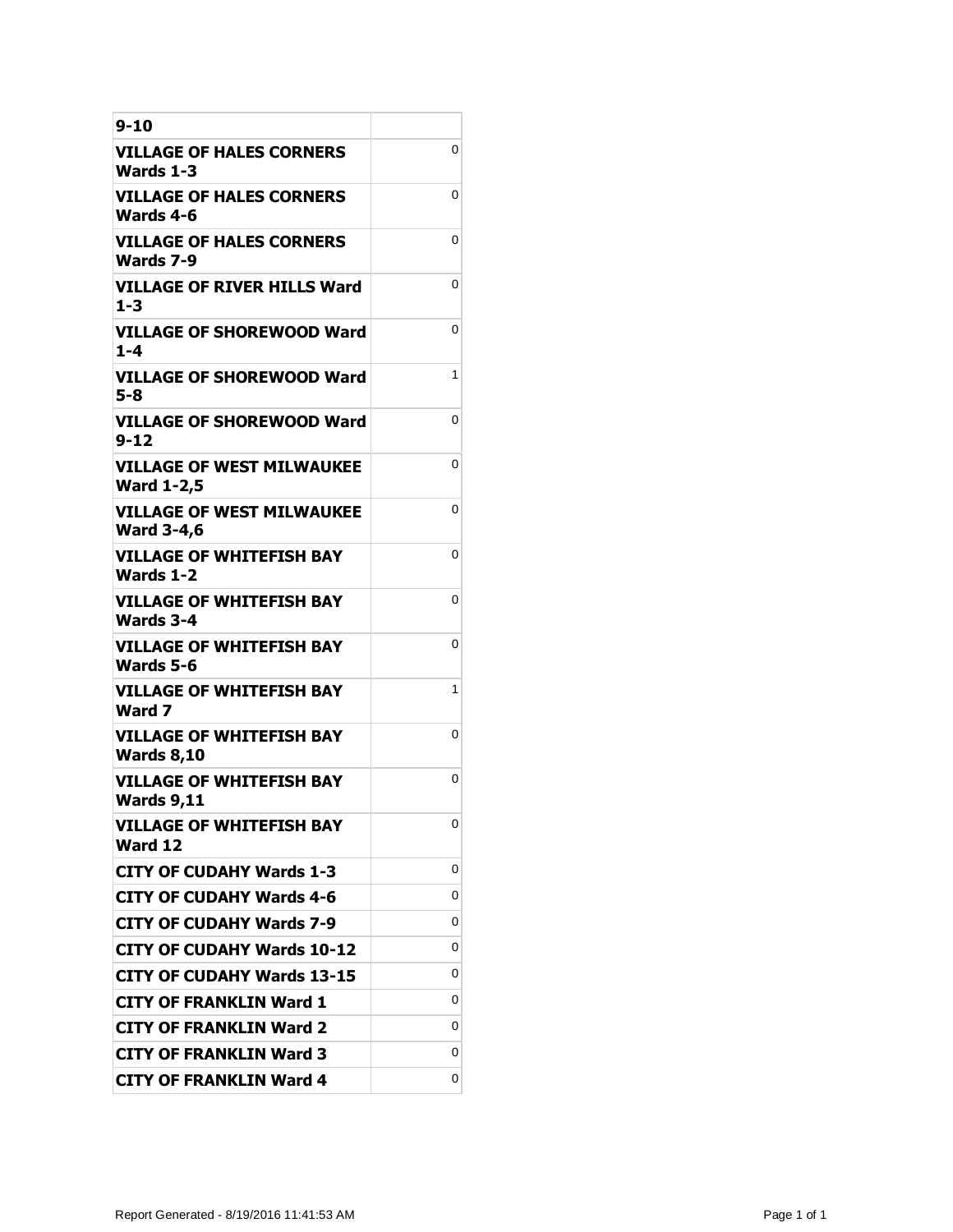| <b>CITY OF FRANKLIN Ward 5</b>     | 0 |
|------------------------------------|---|
| <b>CITY OF FRANKLIN Ward 6</b>     | 0 |
| <b>CITY OF FRANKLIN Ward 7</b>     | 0 |
| <b>CITY OF FRANKLIN Ward 8</b>     | 0 |
| <b>CITY OF FRANKLIN Ward 9</b>     | 0 |
| <b>CITY OF FRANKLIN Ward 10</b>    | 0 |
| <b>CITY OF FRANKLIN Ward 11</b>    | 0 |
| <b>CITY OF FRANKLIN Ward 12</b>    | 0 |
| <b>CITY OF FRANKLIN Ward 13</b>    | 0 |
| <b>CITY OF FRANKLIN Ward 14</b>    | 0 |
| <b>CITY OF FRANKLIN Ward 15A</b>   | 0 |
| <b>CITY OF FRANKLIN Ward 15B</b>   | 0 |
| <b>CITY OF FRANKLIN Ward 16</b>    | 0 |
| <b>CITY OF FRANKLIN Ward 17</b>    | 0 |
| <b>CITY OF FRANKLIN Ward 18</b>    | 0 |
| <b>CITY OF FRANKLIN Ward 19</b>    | 0 |
| <b>CITY OF FRANKLIN Ward 20</b>    | 0 |
| <b>CITY OF FRANKLIN Ward 21</b>    | 0 |
| <b>CITY OF FRANKLIN Ward 22B</b>   | 0 |
| <b>CITY OF FRANKLIN Ward 22A</b>   | 0 |
| <b>CITY OF FRANKLIN Ward 23</b>    | 0 |
| <b>CITY OF GLENDALE Ward 1,7</b>   | 0 |
| <b>CITY OF GLENDALE Wards 2,8S</b> | 0 |
| <b>CITY OF GLENDALE Ward 3,9</b>   | 0 |
| <b>CITY OF GLENDALE Ward 4,10</b>  | 0 |
| <b>CITY OF GLENDALE Wards 5,11</b> | 0 |
| <b>CITY OF GLENDALE Ward 6,12</b>  | 0 |
| <b>CITY OF GLENDALE Ward 8</b>     | 0 |
| <b>CITY OF GLENDALE Ward 11S</b>   | 0 |
| <b>CITY OF GREENFIELD Ward 1</b>   | 0 |
| <b>CITY OF GREENFIELD Ward 2</b>   | 0 |
| <b>CITY OF GREENFIELD Ward 3</b>   | 0 |
| <b>CITY OF GREENFIELD Ward 4</b>   | 0 |
| <b>CITY OF GREENFIELD Ward 5</b>   | 0 |
| <b>CITY OF GREENFIELD Ward 6</b>   | 0 |
| <b>CITY OF GREENFIELD Ward 7</b>   | 0 |
| <b>CITY OF GREENFIELD Ward 8</b>   | 0 |
| <b>CITY OF GREENFIELD Ward 9</b>   | 0 |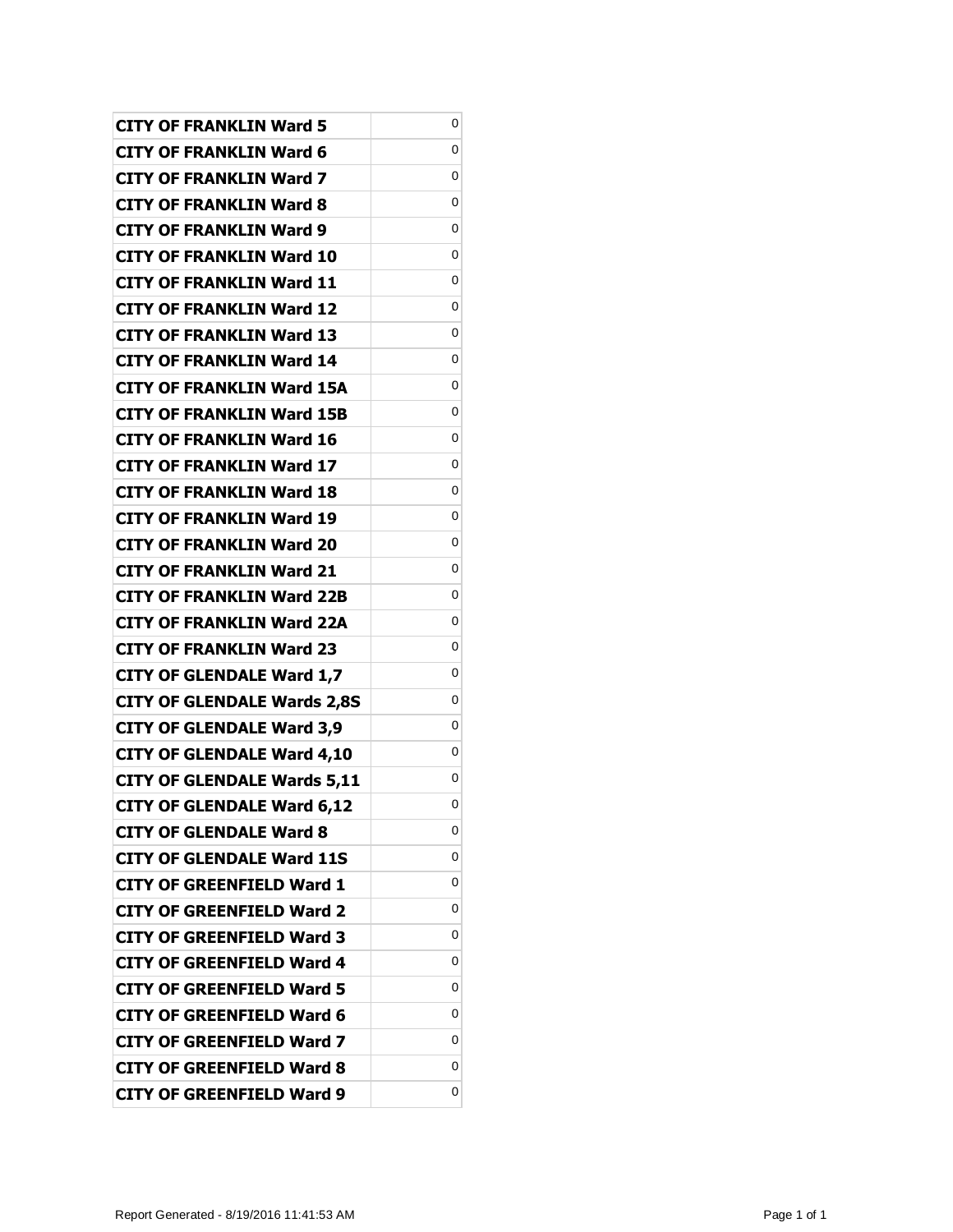| CITY OF GREENFIELD Ward 10        | 0 |
|-----------------------------------|---|
| CITY OF GREENFIELD Ward 11        | 0 |
| CITY OF GREENFIELD Ward 12        | 0 |
| CITY OF GREENFIELD Ward 13        | 0 |
| <b>CITY OF GREENFIELD Ward 14</b> | 0 |
| CITY OF GREENFIELD Ward 15        | 0 |
| CITY OF GREENFIELD Ward 16        | 0 |
| CITY OF GREENFIELD Ward 17        | 0 |
| CITY OF GREENFIELD Ward 18        | 0 |
| CITY OF GREENFIELD Ward 19        | 0 |
| CITY OF GREENFIELD Ward 20        | 0 |
| CITY OF GREENFIELD Ward 21        | 0 |
| <b>CITY OF MILWAUKEE Ward 1</b>   | 0 |
| CITY OF MILWAUKEE Ward 2          | 0 |
| <b>CITY OF MILWAUKEE Ward 3</b>   | 0 |
| CITY OF MILWAUKEE Ward 4          | 0 |
| CITY OF MILWAUKEE Ward 5          | 0 |
| <b>CITY OF MILWAUKEE Ward 6</b>   | 0 |
| CITY OF MILWAUKEE Ward 7          | 0 |
| <b>CITY OF MILWAUKEE Ward 8</b>   | 0 |
| <b>CITY OF MILWAUKEE Ward 9</b>   | 0 |
| CITY OF MILWAUKEE Ward 10         | 0 |
| CITY OF MILWAUKEE Ward 11         | 0 |
| CITY OF MILWAUKEE Ward 12         | 0 |
| CITY OF MILWAUKEE Ward 13         | 0 |
| <b>CITY OF MILWAUKEE Ward 14</b>  | 0 |
| <b>CITY OF MILWAUKEE Ward 15</b>  | 0 |
| <b>CITY OF MILWAUKEE Ward 16</b>  | 0 |
| <b>CITY OF MILWAUKEE Ward 17</b>  | 1 |
| <b>CITY OF MILWAUKEE Ward 18</b>  | 0 |
| <b>CITY OF MILWAUKEE Ward 19</b>  | 0 |
| <b>CITY OF MILWAUKEE Ward 20</b>  | 0 |
| <b>CITY OF MILWAUKEE Ward 21</b>  | 1 |
| <b>CITY OF MILWAUKEE Ward 22</b>  | 0 |
| <b>CITY OF MILWAUKEE Ward 23</b>  | 0 |
| <b>CITY OF MILWAUKEE Ward 24</b>  | 0 |
| <b>CITY OF MILWAUKEE Ward 25</b>  | 0 |
| <b>CITY OF MILWAUKEE Ward 26</b>  | 0 |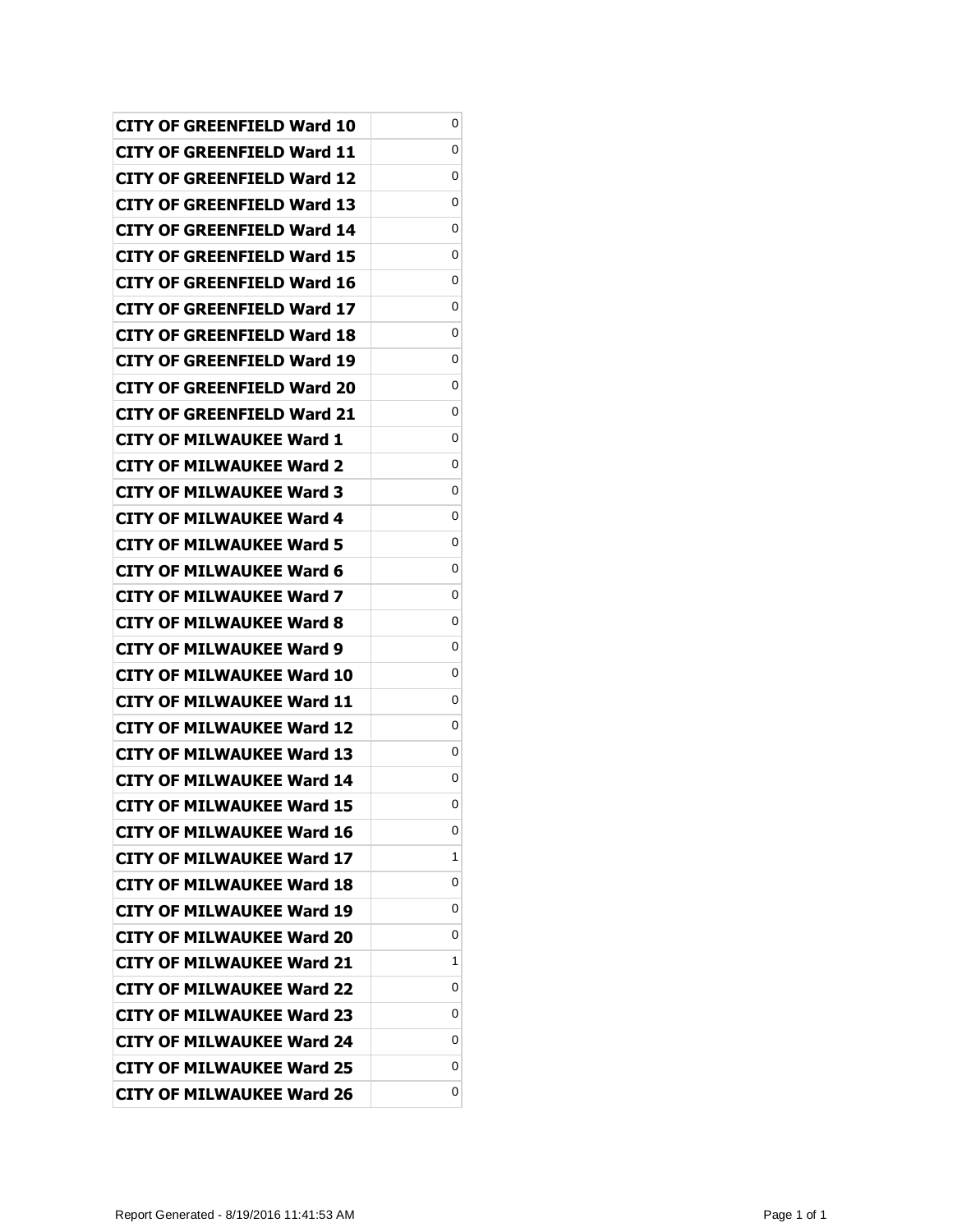| CITY OF MILWAUKEE Ward 27        | 0 |
|----------------------------------|---|
| CITY OF MILWAUKEE Ward 28        | 0 |
| CITY OF MILWAUKEE Ward 29        | 0 |
| <b>CITY OF MILWAUKEE Ward 30</b> | 0 |
| <b>CITY OF MILWAUKEE Ward 31</b> | 0 |
| CITY OF MILWAUKEE Ward 32        | 0 |
| <b>CITY OF MILWAUKEE Ward 33</b> | 0 |
| <b>CITY OF MILWAUKEE Ward 34</b> | 0 |
| <b>CITY OF MILWAUKEE Ward 35</b> | 0 |
| CITY OF MILWAUKEE Ward 36        | 0 |
| CITY OF MILWAUKEE Ward 37        | 0 |
| CITY OF MILWAUKEE Ward 38        | 0 |
| <b>CITY OF MILWAUKEE Ward 39</b> | 0 |
| CITY OF MILWAUKEE Ward 40        | 1 |
| CITY OF MILWAUKEE Ward 41        | 0 |
| CITY OF MILWAUKEE Ward 42        | 0 |
| CITY OF MILWAUKEE Ward 43        | 0 |
| <b>CITY OF MILWAUKEE Ward 44</b> | 0 |
| <b>CITY OF MILWAUKEE Ward 45</b> | 0 |
| CITY OF MILWAUKEE Ward 46        | 0 |
| <b>CITY OF MILWAUKEE Ward 47</b> | 0 |
| CITY OF MILWAUKEE Ward 48        | 0 |
| CITY OF MILWAUKEE Ward 49        | 0 |
| CITY OF MILWAUKEE Ward 50        | 0 |
| CITY OF MILWAUKEE Ward 51        | 0 |
| <b>CITY OF MILWAUKEE Ward 52</b> | 0 |
| <b>CITY OF MILWAUKEE Ward 53</b> | 0 |
| <b>CITY OF MILWAUKEE Ward 54</b> | 0 |
| <b>CITY OF MILWAUKEE Ward 55</b> | 0 |
| <b>CITY OF MILWAUKEE Ward 56</b> | 0 |
| <b>CITY OF MILWAUKEE Ward 57</b> | 0 |
| <b>CITY OF MILWAUKEE Ward 58</b> | 0 |
| <b>CITY OF MILWAUKEE Ward 59</b> | 0 |
| <b>CITY OF MILWAUKEE Ward 60</b> | 0 |
| <b>CITY OF MILWAUKEE Ward 61</b> | 0 |
| <b>CITY OF MILWAUKEE Ward 62</b> | 0 |
| <b>CITY OF MILWAUKEE Ward 63</b> | 0 |
| <b>CITY OF MILWAUKEE Ward 64</b> | 0 |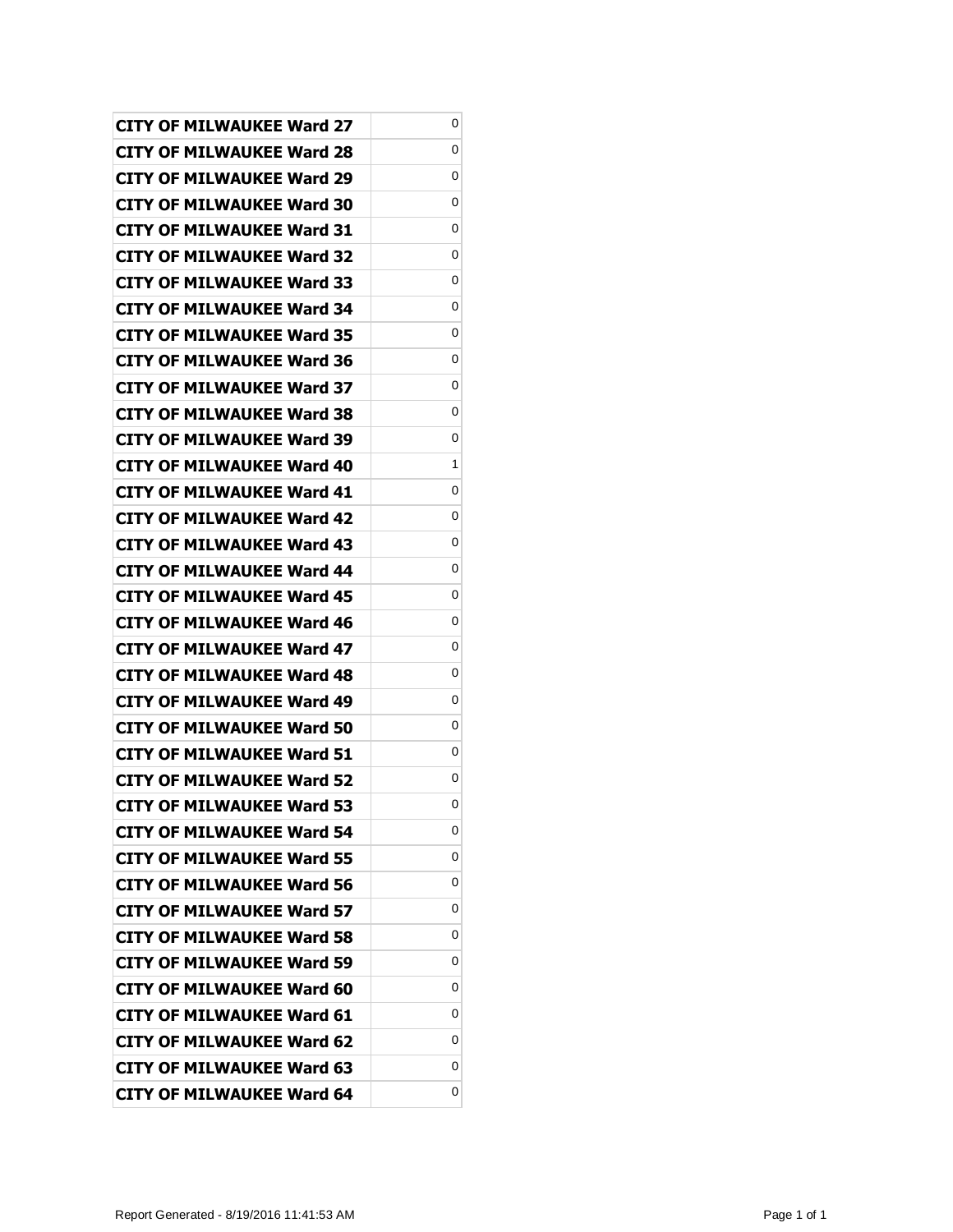| CITY OF MILWAUKEE Ward 65         | 0 |
|-----------------------------------|---|
| CITY OF MILWAUKEE Ward 66         | 0 |
| CITY OF MILWAUKEE Ward 67         | 0 |
| <b>CITY OF MILWAUKEE Ward 68</b>  | 0 |
| <b>CITY OF MILWAUKEE Ward 69</b>  | 0 |
| CITY OF MILWAUKEE Ward 70         | 0 |
| CITY OF MILWAUKEE Ward 71         | 0 |
| <b>CITY OF MILWAUKEE Ward 72</b>  | 0 |
| CITY OF MILWAUKEE Ward 73         | 0 |
| CITY OF MILWAUKEE Ward 74         | 0 |
| CITY OF MILWAUKEE Ward 75         | 0 |
| CITY OF MILWAUKEE Ward 76         | 0 |
| <b>CITY OF MILWAUKEE Ward 77</b>  | 0 |
| <b>CITY OF MILWAUKEE Ward 78</b>  | 0 |
| CITY OF MILWAUKEE Ward 79         | 0 |
| CITY OF MILWAUKEE Ward 80         | 0 |
| CITY OF MILWAUKEE Ward 81         | 0 |
| <b>CITY OF MILWAUKEE Ward 82</b>  | 0 |
| <b>CITY OF MILWAUKEE Ward 83</b>  | 0 |
| CITY OF MILWAUKEE Ward 84         | 0 |
| <b>CITY OF MILWAUKEE Ward 85</b>  | 0 |
| CITY OF MILWAUKEE Ward 86         | 0 |
| CITY OF MILWAUKEE Ward 87         | 1 |
| CITY OF MILWAUKEE Ward 88         | 0 |
| CITY OF MILWAUKEE Ward 89         | 0 |
| <b>CITY OF MILWAUKEE Ward 90</b>  | 0 |
| <b>CITY OF MILWAUKEE Ward 91</b>  | 0 |
| <b>CITY OF MILWAUKEE Ward 92</b>  | 0 |
| <b>CITY OF MILWAUKEE Ward 93</b>  | 0 |
| <b>CITY OF MILWAUKEE Ward 94</b>  | 0 |
| <b>CITY OF MILWAUKEE Ward 95</b>  | 0 |
| <b>CITY OF MILWAUKEE Ward 96</b>  | 0 |
| <b>CITY OF MILWAUKEE Ward 97</b>  | 0 |
| <b>CITY OF MILWAUKEE Ward 98</b>  | 0 |
| <b>CITY OF MILWAUKEE Ward 99</b>  | 0 |
| <b>CITY OF MILWAUKEE Ward 100</b> | 0 |
| <b>CITY OF MILWAUKEE Ward 101</b> | 0 |
| <b>CITY OF MILWAUKEE Ward 102</b> | 0 |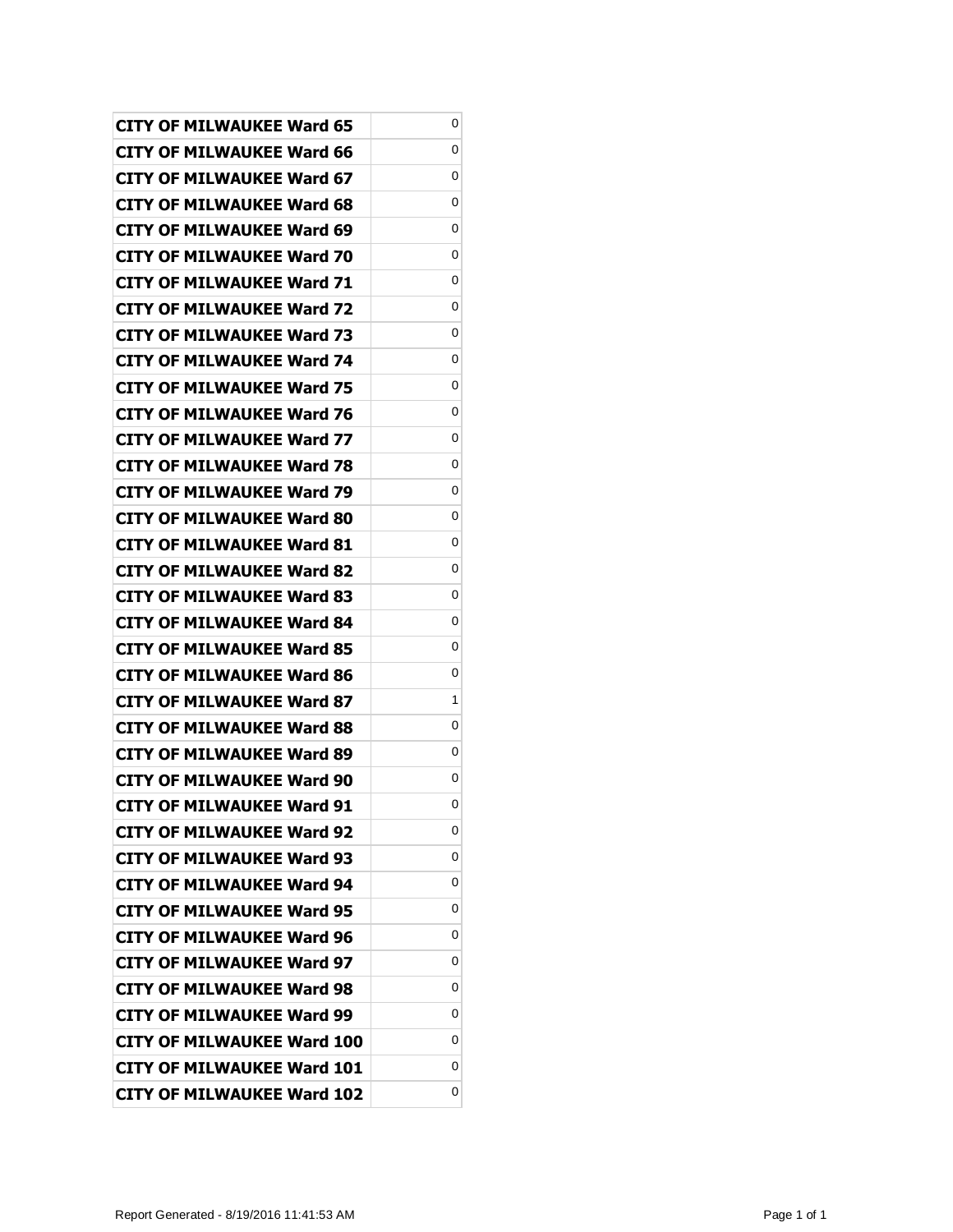| <b>CITY OF MILWAUKEE Ward 103</b> | 0 |
|-----------------------------------|---|
| CITY OF MILWAUKEE Ward 104        | 0 |
| CITY OF MILWAUKEE Ward 105        | 0 |
| <b>CITY OF MILWAUKEE Ward 106</b> | 0 |
| <b>CITY OF MILWAUKEE Ward 107</b> | 0 |
| CITY OF MILWAUKEE Ward 108        | 0 |
| <b>CITY OF MILWAUKEE Ward 109</b> | 0 |
| <b>CITY OF MILWAUKEE Ward 110</b> | 0 |
| <b>CITY OF MILWAUKEE Ward 111</b> | 0 |
| CITY OF MILWAUKEE Ward 112        | 0 |
| <b>CITY OF MILWAUKEE Ward 113</b> | 0 |
| CITY OF MILWAUKEE Ward 114        | 0 |
| <b>CITY OF MILWAUKEE Ward 115</b> | 0 |
| CITY OF MILWAUKEE Ward 116        | 0 |
| <b>CITY OF MILWAUKEE Ward 117</b> | 0 |
| CITY OF MILWAUKEE Ward 118        | 0 |
| CITY OF MILWAUKEE Ward 119        | 0 |
| <b>CITY OF MILWAUKEE Ward 120</b> | 0 |
| <b>CITY OF MILWAUKEE Ward 121</b> | 0 |
| CITY OF MILWAUKEE Ward 122        | 0 |
| <b>CITY OF MILWAUKEE Ward 123</b> | 0 |
| CITY OF MILWAUKEE Ward 124        | 0 |
| CITY OF MILWAUKEE Ward 125        | 0 |
| CITY OF MILWAUKEE Ward 126        | 0 |
| CITY OF MILWAUKEE Ward 127        | 0 |
| <b>CITY OF MILWAUKEE Ward 128</b> | 0 |
| <b>CITY OF MILWAUKEE Ward 129</b> | 0 |
| <b>CITY OF MILWAUKEE Ward 130</b> | 0 |
| <b>CITY OF MILWAUKEE Ward 131</b> | 0 |
| <b>CITY OF MILWAUKEE Ward 132</b> | 0 |
| <b>CITY OF MILWAUKEE Ward 133</b> | 0 |
| <b>CITY OF MILWAUKEE Ward 134</b> | 0 |
| <b>CITY OF MILWAUKEE Ward 135</b> | 0 |
| <b>CITY OF MILWAUKEE Ward 136</b> | 0 |
| <b>CITY OF MILWAUKEE Ward 137</b> | 0 |
| <b>CITY OF MILWAUKEE Ward 138</b> | 0 |
| <b>CITY OF MILWAUKEE Ward 139</b> | 1 |
| <b>CITY OF MILWAUKEE Ward 140</b> | 0 |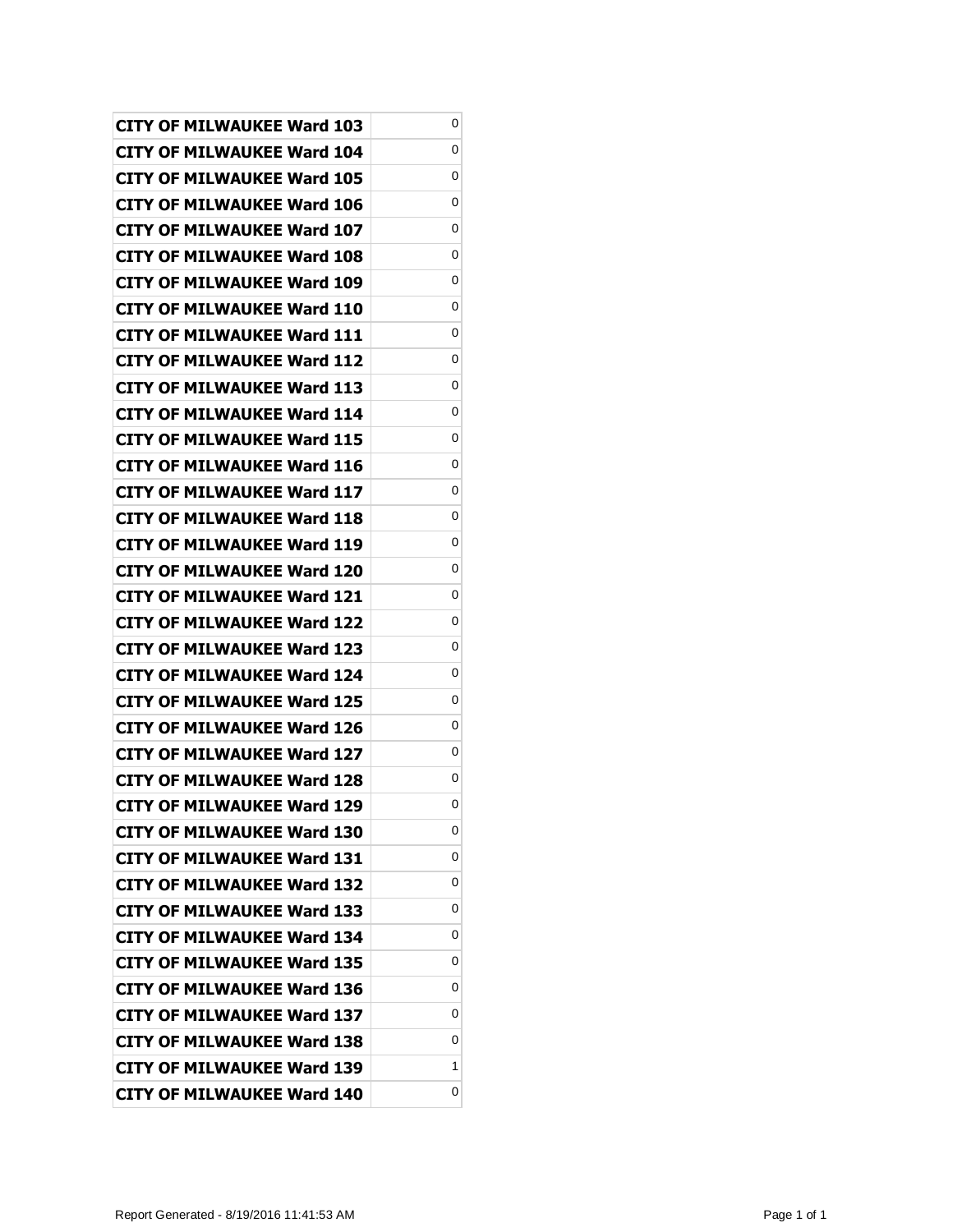| <b>CITY OF MILWAUKEE Ward 141</b> | 0 |
|-----------------------------------|---|
| CITY OF MILWAUKEE Ward 142        | 0 |
| <b>CITY OF MILWAUKEE Ward 143</b> | 0 |
| <b>CITY OF MILWAUKEE Ward 144</b> | 0 |
| <b>CITY OF MILWAUKEE Ward 145</b> | 0 |
| CITY OF MILWAUKEE Ward 146        | 0 |
| CITY OF MILWAUKEE Ward 147        | 0 |
| <b>CITY OF MILWAUKEE Ward 148</b> | 0 |
| <b>CITY OF MILWAUKEE Ward 149</b> | 0 |
| CITY OF MILWAUKEE Ward 150        | 0 |
| CITY OF MILWAUKEE Ward 151        | 0 |
| CITY OF MILWAUKEE Ward 152        | 0 |
| <b>CITY OF MILWAUKEE Ward 153</b> | 0 |
| <b>CITY OF MILWAUKEE Ward 154</b> | 0 |
| <b>CITY OF MILWAUKEE Ward 155</b> | 0 |
| CITY OF MILWAUKEE Ward 156        | 0 |
| CITY OF MILWAUKEE Ward 157        | 0 |
| <b>CITY OF MILWAUKEE Ward 158</b> | 0 |
| CITY OF MILWAUKEE Ward 159        | 0 |
| CITY OF MILWAUKEE Ward 160        | 0 |
| <b>CITY OF MILWAUKEE Ward 161</b> | 0 |
| CITY OF MILWAUKEE Ward 162        | 0 |
| CITY OF MILWAUKEE Ward 163        | 0 |
| CITY OF MILWAUKEE Ward 164        | 0 |
| CITY OF MILWAUKEE Ward 165        | 0 |
| <b>CITY OF MILWAUKEE Ward 166</b> | 0 |
| <b>CITY OF MILWAUKEE Ward 167</b> | 0 |
| <b>CITY OF MILWAUKEE Ward 168</b> | 1 |
| CITY OF MILWAUKEE Ward 169        | 0 |
| <b>CITY OF MILWAUKEE Ward 170</b> | 0 |
| <b>CITY OF MILWAUKEE Ward 171</b> | 0 |
| <b>CITY OF MILWAUKEE Ward 172</b> | 0 |
| <b>CITY OF MILWAUKEE Ward 173</b> | 0 |
| <b>CITY OF MILWAUKEE Ward 174</b> | 0 |
| <b>CITY OF MILWAUKEE Ward 175</b> | 0 |
| <b>CITY OF MILWAUKEE Ward 176</b> | 0 |
| <b>CITY OF MILWAUKEE Ward 177</b> | 0 |
| <b>CITY OF MILWAUKEE Ward 178</b> | 0 |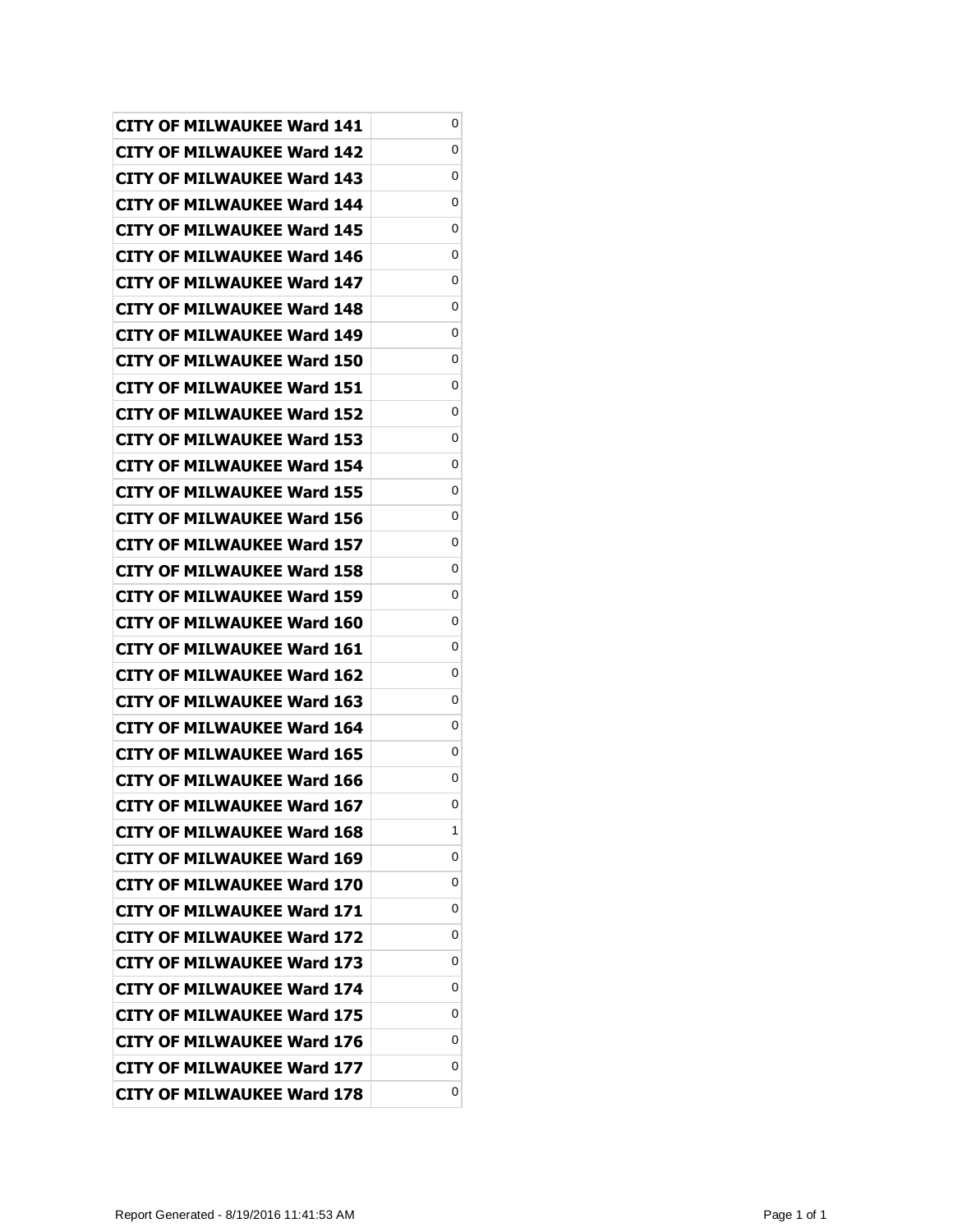| <b>CITY OF MILWAUKEE Ward 179</b> | 0 |
|-----------------------------------|---|
| CITY OF MILWAUKEE Ward 180        | 0 |
| <b>CITY OF MILWAUKEE Ward 181</b> | 0 |
| <b>CITY OF MILWAUKEE Ward 182</b> | 0 |
| <b>CITY OF MILWAUKEE Ward 183</b> | 0 |
| CITY OF MILWAUKEE Ward 184        | 0 |
| CITY OF MILWAUKEE Ward 185        | 0 |
| <b>CITY OF MILWAUKEE Ward 186</b> | 0 |
| <b>CITY OF MILWAUKEE Ward 187</b> | 0 |
| CITY OF MILWAUKEE Ward 188        | 0 |
| <b>CITY OF MILWAUKEE Ward 189</b> | 0 |
| CITY OF MILWAUKEE Ward 190        | 0 |
| <b>CITY OF MILWAUKEE Ward 191</b> | 0 |
| <b>CITY OF MILWAUKEE Ward 192</b> | 0 |
| <b>CITY OF MILWAUKEE Ward 193</b> | 0 |
| CITY OF MILWAUKEE Ward 194        | 0 |
| CITY OF MILWAUKEE Ward 195        | 0 |
| <b>CITY OF MILWAUKEE Ward 196</b> | 1 |
| <b>CITY OF MILWAUKEE Ward 197</b> | 0 |
| CITY OF MILWAUKEE Ward 198        | 0 |
| <b>CITY OF MILWAUKEE Ward 199</b> | 0 |
| CITY OF MILWAUKEE Ward 200        | 0 |
| CITY OF MILWAUKEE Ward 201        | 0 |
| CITY OF MILWAUKEE Ward 202        | 0 |
| CITY OF MILWAUKEE Ward 203        | 0 |
| <b>CITY OF MILWAUKEE Ward 204</b> | 0 |
| <b>CITY OF MILWAUKEE Ward 205</b> | 0 |
| <b>CITY OF MILWAUKEE Ward 206</b> | 0 |
| <b>CITY OF MILWAUKEE Ward 207</b> | 0 |
| <b>CITY OF MILWAUKEE Ward 208</b> | 0 |
| <b>CITY OF MILWAUKEE Ward 209</b> | 0 |
| <b>CITY OF MILWAUKEE Ward 210</b> | 0 |
| <b>CITY OF MILWAUKEE Ward 211</b> | 0 |
| <b>CITY OF MILWAUKEE Ward 212</b> | 0 |
| <b>CITY OF MILWAUKEE Ward 213</b> | 0 |
| <b>CITY OF MILWAUKEE Ward 214</b> | 0 |
| <b>CITY OF MILWAUKEE Ward 215</b> | 0 |
| <b>CITY OF MILWAUKEE Ward 216</b> | 0 |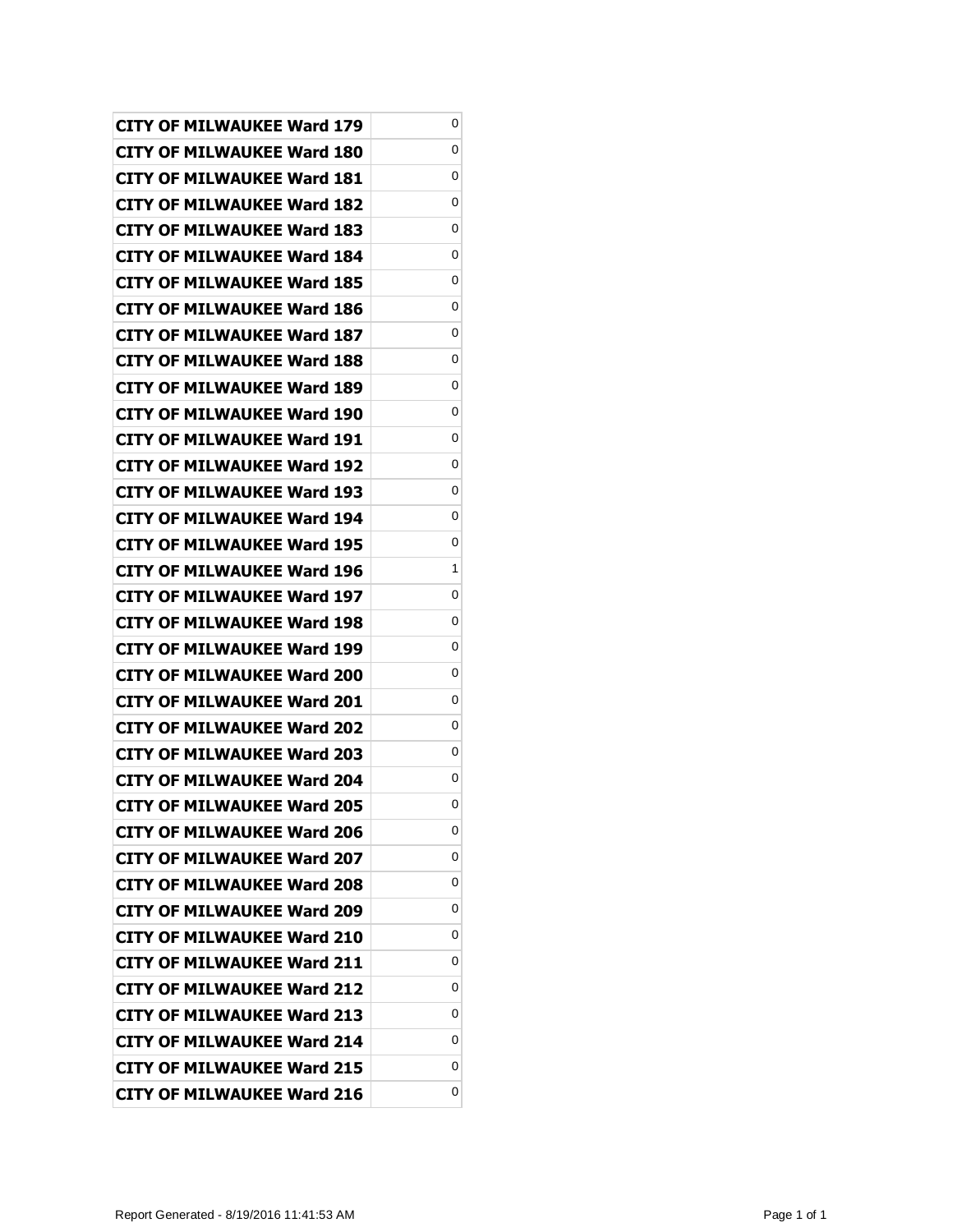| <b>CITY OF MILWAUKEE Ward 217</b> | 0 |
|-----------------------------------|---|
| CITY OF MILWAUKEE Ward 218        | 0 |
| CITY OF MILWAUKEE Ward 219        | 0 |
| CITY OF MILWAUKEE Ward 220        | 0 |
| <b>CITY OF MILWAUKEE Ward 221</b> | 0 |
| <b>CITY OF MILWAUKEE Ward 222</b> | 0 |
| CITY OF MILWAUKEE Ward 223        | 0 |
| CITY OF MILWAUKEE Ward 224        | 0 |
| <b>CITY OF MILWAUKEE Ward 225</b> | 0 |
| CITY OF MILWAUKEE Ward 226        | 0 |
| CITY OF MILWAUKEE Ward 227        | 0 |
| CITY OF MILWAUKEE Ward 228        | 0 |
| <b>CITY OF MILWAUKEE Ward 229</b> | 0 |
| <b>CITY OF MILWAUKEE Ward 230</b> | 0 |
| <b>CITY OF MILWAUKEE Ward 231</b> | 0 |
| CITY OF MILWAUKEE Ward 232        | 0 |
| CITY OF MILWAUKEE Ward 233        | 0 |
| <b>CITY OF MILWAUKEE Ward 234</b> | 0 |
| <b>CITY OF MILWAUKEE Ward 235</b> | 0 |
| <b>CITY OF MILWAUKEE Ward 236</b> | 0 |
| CITY OF MILWAUKEE Ward 237        | 0 |
| CITY OF MILWAUKEE Ward 238        | 1 |
| <b>CITY OF MILWAUKEE Ward 239</b> | 0 |
| CITY OF MILWAUKEE Ward 240        | 0 |
| CITY OF MILWAUKEE Ward 241        | 0 |
| <b>CITY OF MILWAUKEE Ward 242</b> | 0 |
| <b>CITY OF MILWAUKEE Ward 243</b> | 0 |
| <b>CITY OF MILWAUKEE Ward 244</b> | 1 |
| <b>CITY OF MILWAUKEE Ward 245</b> | 1 |
| CITY OF MILWAUKEE Ward 246        | 0 |
| CITY OF MILWAUKEE Ward 247        | 0 |
| <b>CITY OF MILWAUKEE Ward 248</b> | 0 |
| <b>CITY OF MILWAUKEE Ward 249</b> | 0 |
| CITY OF MILWAUKEE Ward 250        | 0 |
| <b>CITY OF MILWAUKEE Ward 251</b> | 0 |
| CITY OF MILWAUKEE Ward 252        | 0 |
| <b>CITY OF MILWAUKEE Ward 253</b> | 0 |
|                                   |   |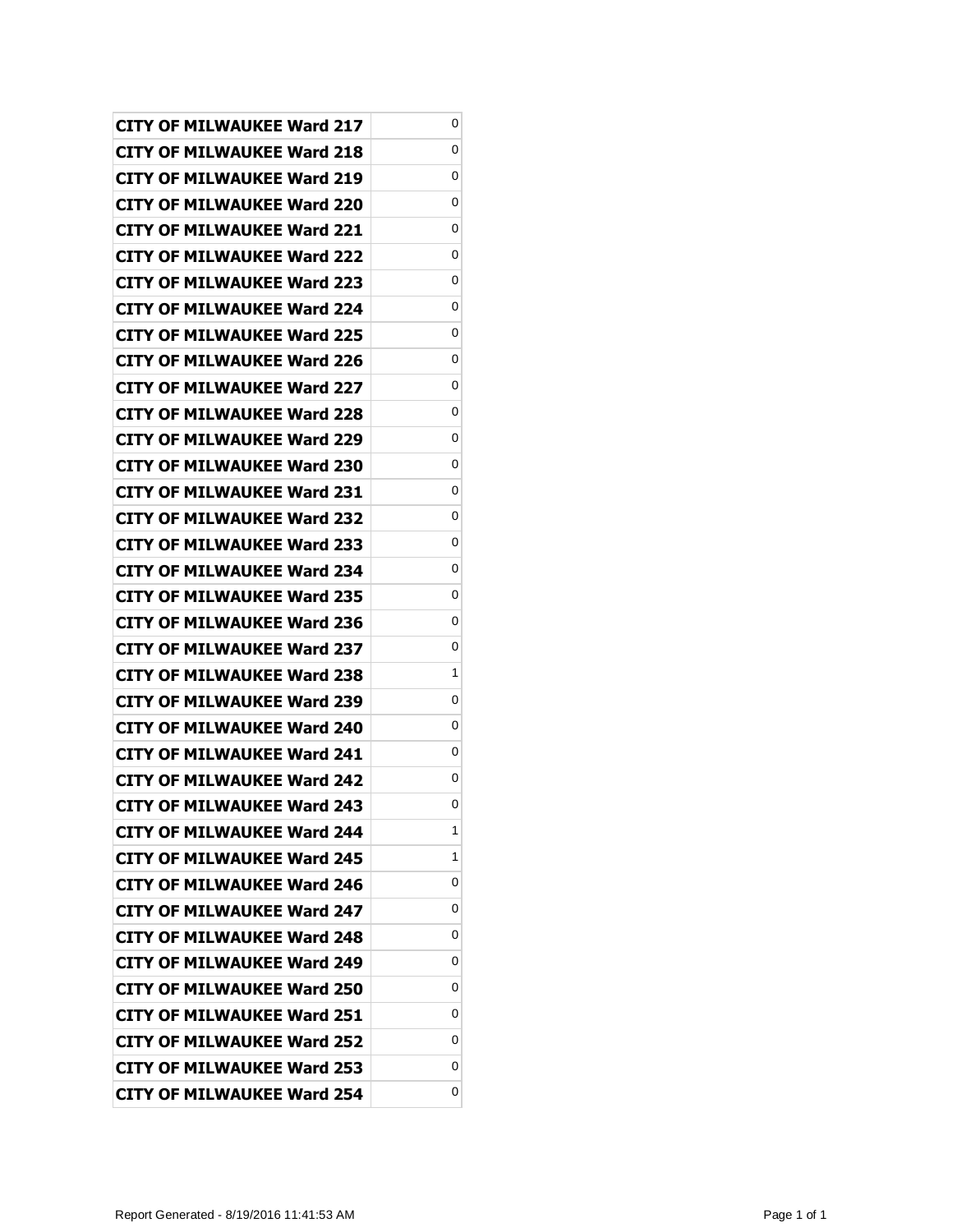| <b>CITY OF MILWAUKEE Ward 255</b> | 0 |
|-----------------------------------|---|
| CITY OF MILWAUKEE Ward 256        | 0 |
| <b>CITY OF MILWAUKEE Ward 257</b> | 0 |
| <b>CITY OF MILWAUKEE Ward 258</b> | 0 |
| <b>CITY OF MILWAUKEE Ward 259</b> | 0 |
| CITY OF MILWAUKEE Ward 260        | 0 |
| CITY OF MILWAUKEE Ward 261        | 0 |
| <b>CITY OF MILWAUKEE Ward 262</b> | 0 |
| <b>CITY OF MILWAUKEE Ward 263</b> | 0 |
| CITY OF MILWAUKEE Ward 264        | 0 |
| <b>CITY OF MILWAUKEE Ward 265</b> | 1 |
| CITY OF MILWAUKEE Ward 266        | 0 |
| <b>CITY OF MILWAUKEE Ward 267</b> | 0 |
| <b>CITY OF MILWAUKEE Ward 268</b> | 0 |
| CITY OF MILWAUKEE Ward 269        | 0 |
| CITY OF MILWAUKEE Ward 270        | 0 |
| CITY OF MILWAUKEE Ward 271        | 0 |
| <b>CITY OF MILWAUKEE Ward 272</b> | 0 |
| <b>CITY OF MILWAUKEE Ward 273</b> | 0 |
| CITY OF MILWAUKEE Ward 274        | 0 |
| <b>CITY OF MILWAUKEE Ward 275</b> | 0 |
| CITY OF MILWAUKEE Ward 276        | 0 |
| CITY OF MILWAUKEE Ward 277        | 0 |
| CITY OF MILWAUKEE Ward 278        | 0 |
| CITY OF MILWAUKEE Ward 279        | 0 |
| <b>CITY OF MILWAUKEE Ward 280</b> | 0 |
| <b>CITY OF MILWAUKEE Ward 281</b> | 0 |
| <b>CITY OF MILWAUKEE Ward 282</b> | 0 |
| <b>CITY OF MILWAUKEE Ward 283</b> | 0 |
| <b>CITY OF MILWAUKEE Ward 284</b> | 0 |
| <b>CITY OF MILWAUKEE Ward 285</b> | 0 |
| <b>CITY OF MILWAUKEE Ward 286</b> | 0 |
| <b>CITY OF MILWAUKEE Ward 287</b> | 0 |
| CITY OF MILWAUKEE Ward 288        | 0 |
| <b>CITY OF MILWAUKEE Ward 289</b> | 0 |
| <b>CITY OF MILWAUKEE Ward 290</b> | 0 |
| <b>CITY OF MILWAUKEE Ward 291</b> | 0 |
| <b>CITY OF MILWAUKEE Ward 292</b> | 0 |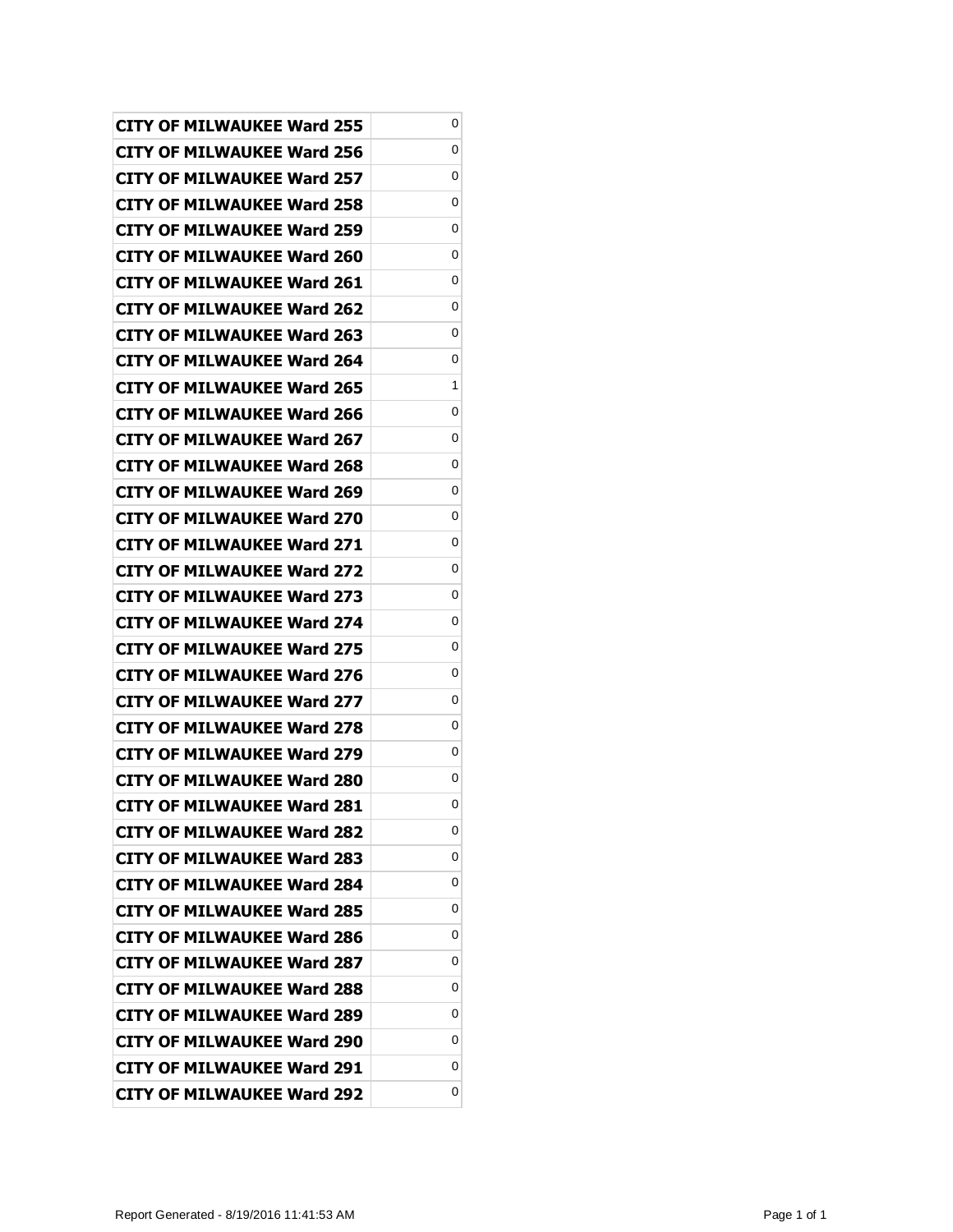| <b>CITY OF MILWAUKEE Ward 293</b>        | 1 |
|------------------------------------------|---|
| CITY OF MILWAUKEE Ward 294               | 0 |
| CITY OF MILWAUKEE Ward 295               | 0 |
| CITY OF MILWAUKEE Ward 296               | 0 |
| CITY OF MILWAUKEE Ward 297               | 0 |
| <b>CITY OF MILWAUKEE Ward 298</b>        | 0 |
| CITY OF MILWAUKEE Ward 299               | 0 |
| <b>CITY OF MILWAUKEE Ward 300</b>        | 0 |
| <b>CITY OF MILWAUKEE Ward 301</b>        | 0 |
| CITY OF MILWAUKEE Ward 302               | 0 |
| CITY OF MILWAUKEE Ward 303               | 0 |
| CITY OF MILWAUKEE Ward 304               | 0 |
| CITY OF MILWAUKEE Ward 305               | 0 |
| <b>CITY OF MILWAUKEE Ward 306</b>        | 0 |
| <b>CITY OF MILWAUKEE Ward 307</b>        | 0 |
| CITY OF MILWAUKEE Ward 308               | 0 |
| CITY OF MILWAUKEE Ward 309               | 0 |
| CITY OF MILWAUKEE Ward 310               | 0 |
| <b>CITY OF MILWAUKEE Ward 311</b>        | 0 |
| <b>CITY OF MILWAUKEE Ward 312</b>        | 0 |
| CITY OF MILWAUKEE Ward 313               | 0 |
| <b>CITY OF MILWAUKEE Ward 314</b>        | 0 |
| <b>CITY OF MILWAUKEE Ward 315</b>        | 1 |
| <b>CITY OF MILWAUKEE Ward 316</b>        | 0 |
| CITY OF MILWAUKEE Ward 317               | 0 |
| <b>CITY OF MILWAUKEE Ward 320</b>        | 0 |
| <b>CITY OF MILWAUKEE Ward 321</b>        | 0 |
| <b>CITY OF MILWAUKEE Ward 322</b>        | 0 |
| <b>CITY OF MILWAUKEE Ward 323</b>        | 0 |
| <b>CITY OF MILWAUKEE Ward 324</b>        | 0 |
| CITY OF MILWAUKEE Ward 325               | 0 |
| <b>CITY OF MILWAUKEE Ward 326</b>        | 0 |
| <b>CITY OF MILWAUKEE Ward 327</b>        | 0 |
| <b>CITY OF OAK CREEK Wards 1-3</b>       | 0 |
| <b>CITY OF OAK CREEK Wards 4-6</b>       | 0 |
| <b>CITY OF OAK CREEK Wards 7-9</b>       | 0 |
| <b>CITY OF OAK CREEK Wards 10-</b><br>12 | 0 |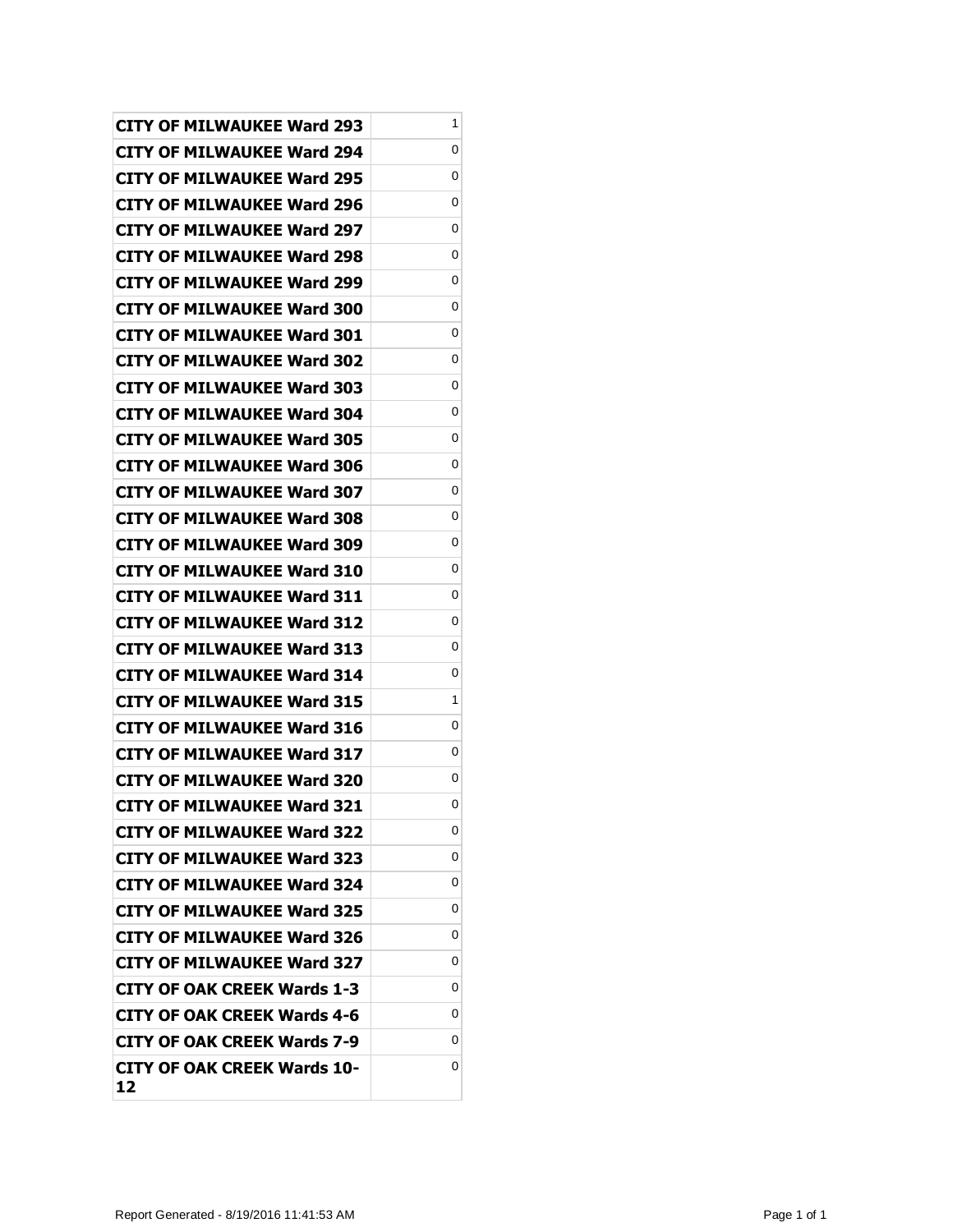| <b>CITY OF OAK CREEK Wards 13-</b><br>15     | 0 |
|----------------------------------------------|---|
| CITY OF OAK CREEK Wards 16-<br>19            | 0 |
| CITY OF ST. FRANCIS Wards 1-<br>4            | 0 |
| <b>CITY OF ST. FRANCIS Wards 5-</b><br>8     | 0 |
| <b>CITY OF ST. FRANCIS Wards 9-</b><br>12    | 0 |
| <b>CITY OF SOUTH MILWAUKEE</b><br>Ward 1-4   | 0 |
| CITY OF SOUTH MILWAUKEE<br><b>Ward 5-8</b>   | 0 |
| CITY OF SOUTH MILWAUKEE<br>Ward 9-12         | 0 |
| CITY OF SOUTH MILWAUKEE<br><b>Ward 13-16</b> | 0 |
| CITY OF WAUWATOSA Ward 1                     | 0 |
| <b>CITY OF WAUWATOSA Ward 2</b>              | 0 |
| CITY OF WAUWATOSA Ward 3                     | 0 |
| CITY OF WAUWATOSA Ward 4                     | 0 |
| CITY OF WAUWATOSA Ward 5                     | 0 |
| CITY OF WAUWATOSA Ward 6                     | 0 |
| CITY OF WAUWATOSA Ward 7                     | 0 |
| CITY OF WAUWATOSA Ward 8                     | 0 |
| CITY OF WAUWATOSA Ward 9                     | 0 |
| CITY OF WAUWATOSA Ward 10                    | 0 |
| <b>CITY OF WAUWATOSA Ward 11</b>             | 0 |
| <b>CITY OF WAUWATOSA Ward 12</b>             | 0 |
| <b>CITY OF WAUWATOSA Ward 13</b>             | 0 |
| <b>CITY OF WAUWATOSA Ward 14</b>             | 0 |
| <b>CITY OF WAUWATOSA Ward 15</b>             | 0 |
| <b>CITY OF WAUWATOSA Ward 16</b>             | 0 |
| <b>CITY OF WAUWATOSA Ward 17</b>             | 0 |
| <b>CITY OF WAUWATOSA Ward 18</b>             | 0 |
| <b>CITY OF WAUWATOSA Ward 19</b>             | 0 |
| <b>CITY OF WAUWATOSA Ward 20</b>             | 0 |
| <b>CITY OF WAUWATOSA Ward 21</b>             | 0 |
| <b>CITY OF WAUWATOSA Ward 22</b>             | 0 |
| <b>CITY OF WAUWATOSA Ward 23</b>             | 0 |